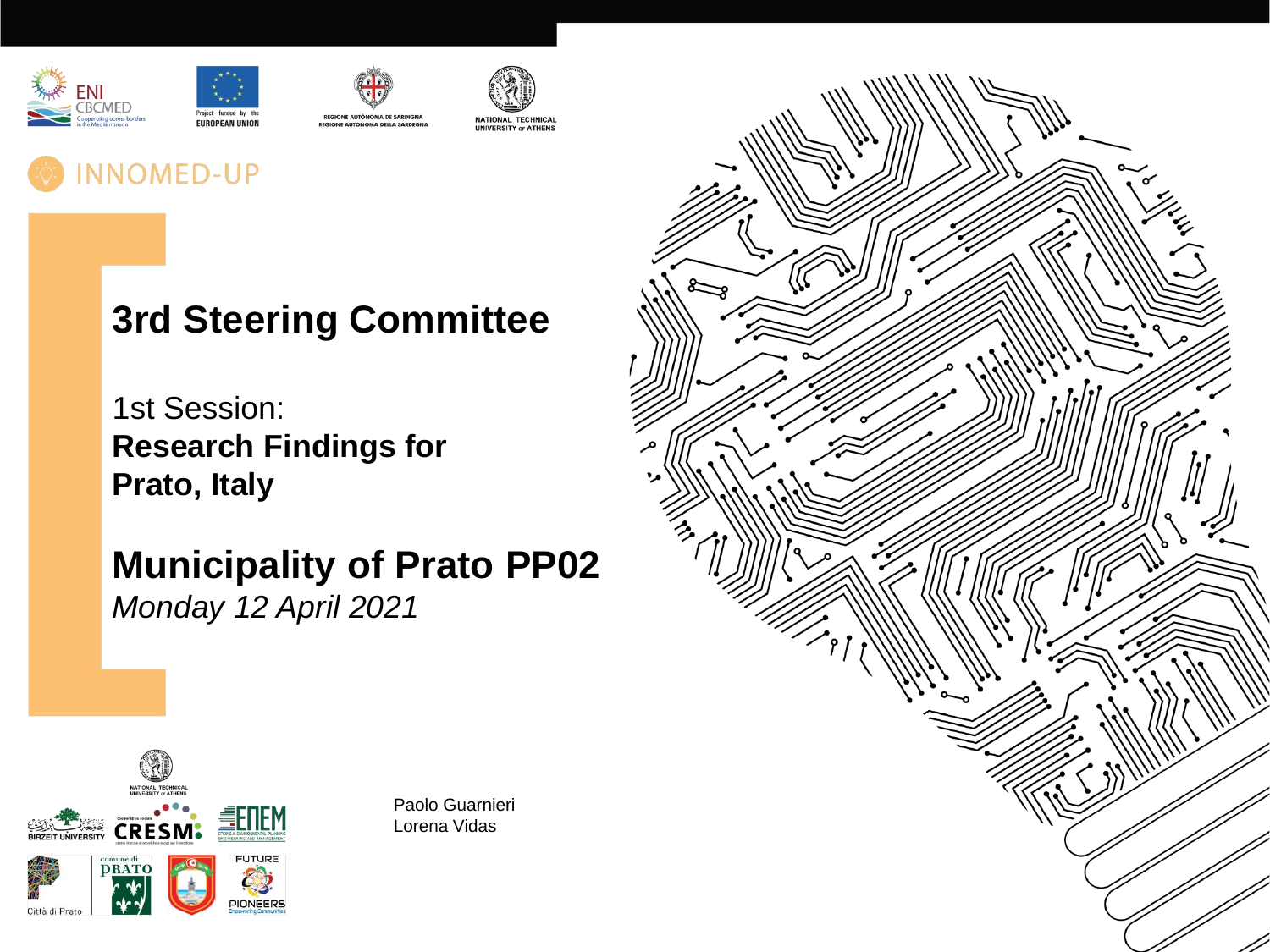## *Research Methodology*

**The Municipality of Prato has organized the survey through an online questionnaire circulated among SMEs that have participated in the INNOMED-UP SWOT PEST workshop held in 2020 plus other SMEs that had been involved in former sustainability projects (mainly H2020 TCBL and Interreg MED CreativeWear)**

**The questionnaire was the one provided by BEN NTUA covering the following main areas of investigation:**

- **1. General Data**
- **2. Location and Networking**
- **3. Value Chain**
- **4. Circular Economy**

**30 SME replied to the questionnaire with the support of the MoP The sample was selected among the most responsive ones, particularly those that were involved in former surveys**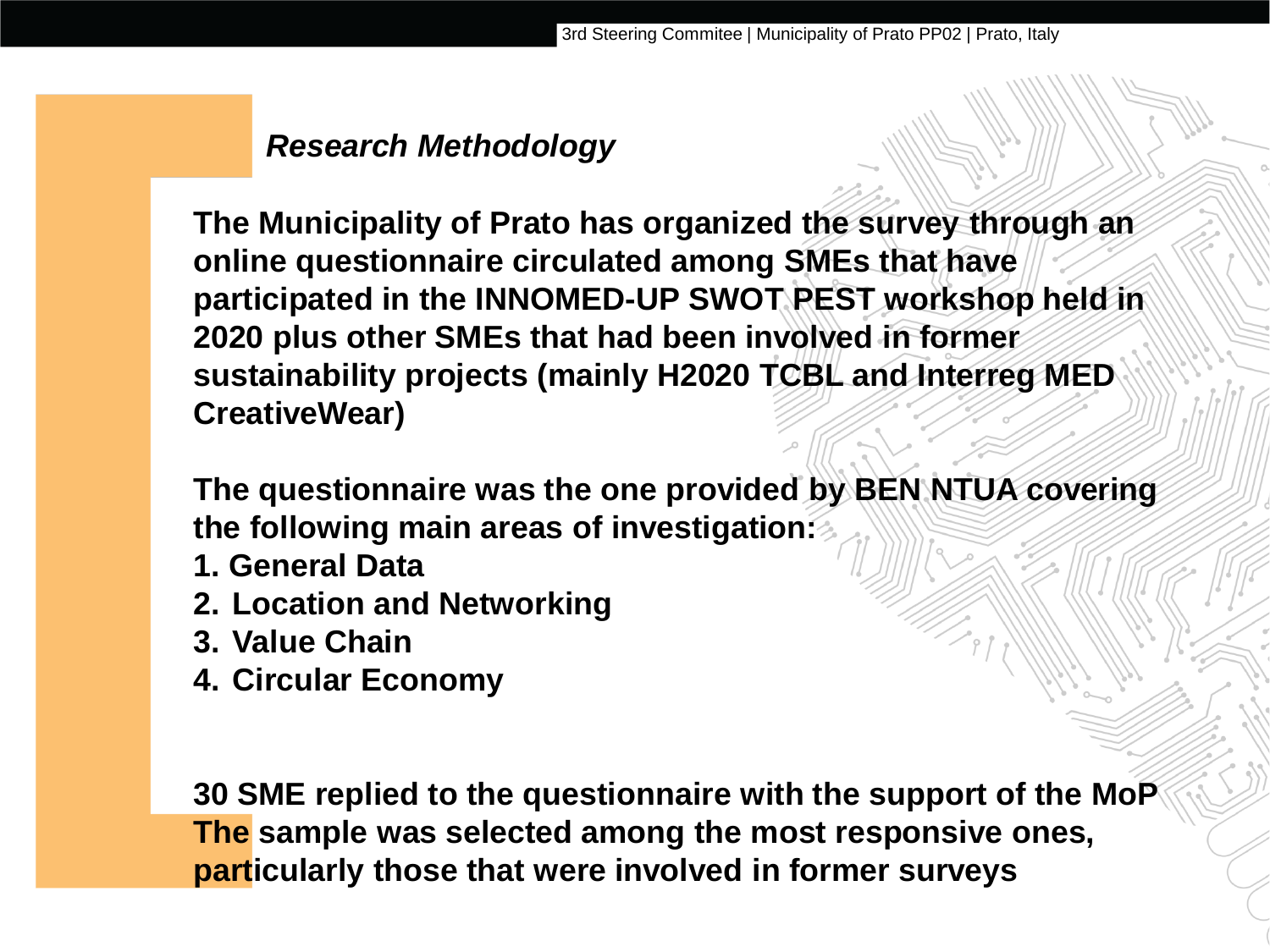#### *Strategy design at local level*

**Prato aims to accelerate the circular economy by creating new circular models that are increasingly systemic and integrated.** 

**Prato sees the urban system as the interconnection of several physical and non-physical domains where citizens, artisans, businesses, the university and public institutions must cooperate to co-design new models of inclusive and sustainable economic activities.**

**Participatory approaches, innovative social and cultural activities, inter-sectoral and cross-domain symbiosis, and increasing circular awareness are supported at all levels of the city, among different stakeholders, and across different value chains.**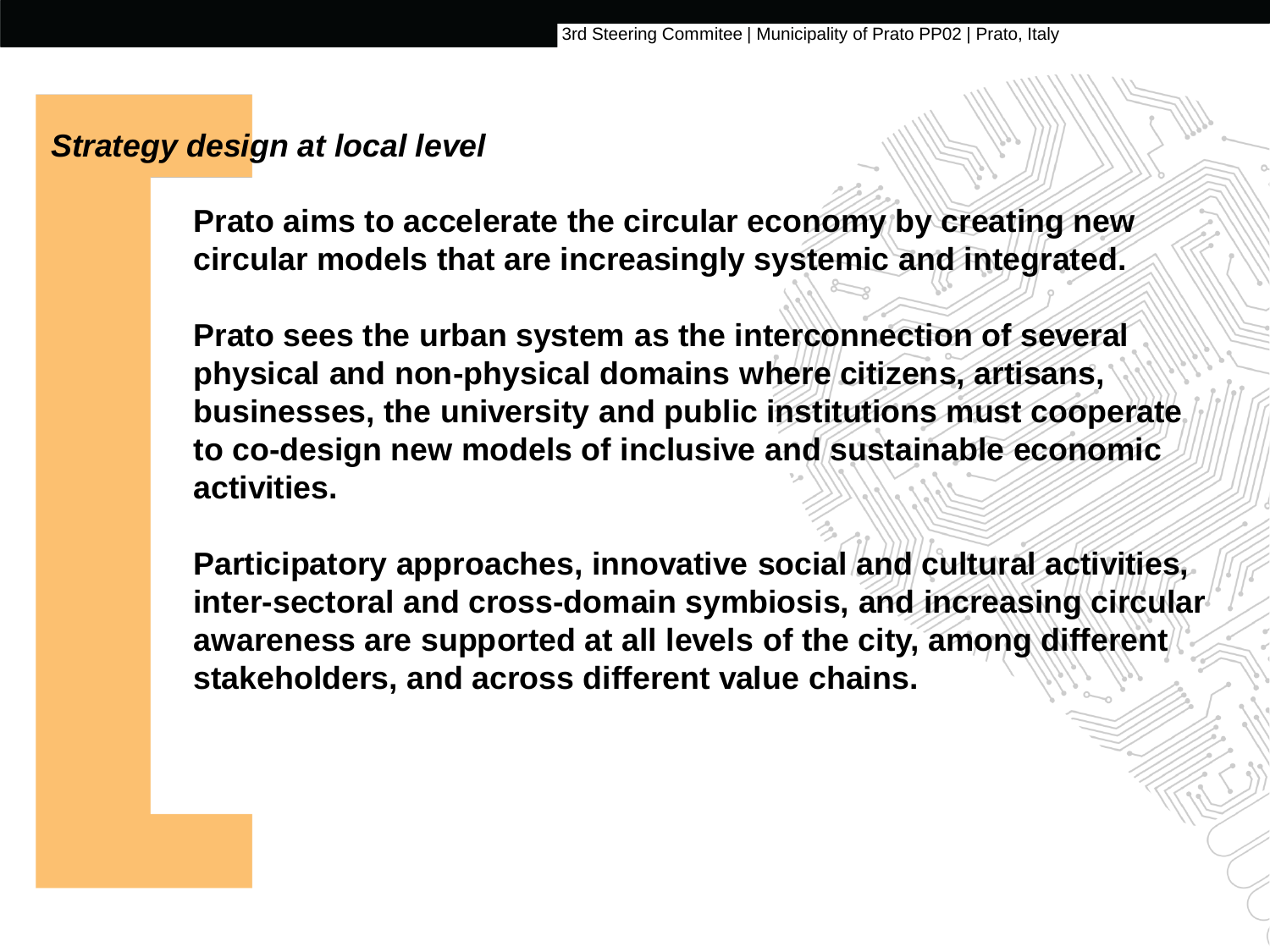#### *Basic Info of Survey*

**The survey aimed to gauge the knowledge, practices and interest to endorse/adopt the circular economy among 30 enterprises from the T&C sector working at different productive phases of the value chain.**

**It covers general data about the enterprises, production, activities, location, networking, tools and materials used in the production and waste produced.** 

**The survey asks about the future possibility of adopting/ enhancing circular economy principle within the production, and also enquires about what incentives could help in this regard.** 

**The analysis of the data helps achieving the project goals, by evaluating the range of knowledge and capabilities of the enterprises as regards the potentialities and requirements for adopting the circular economy.**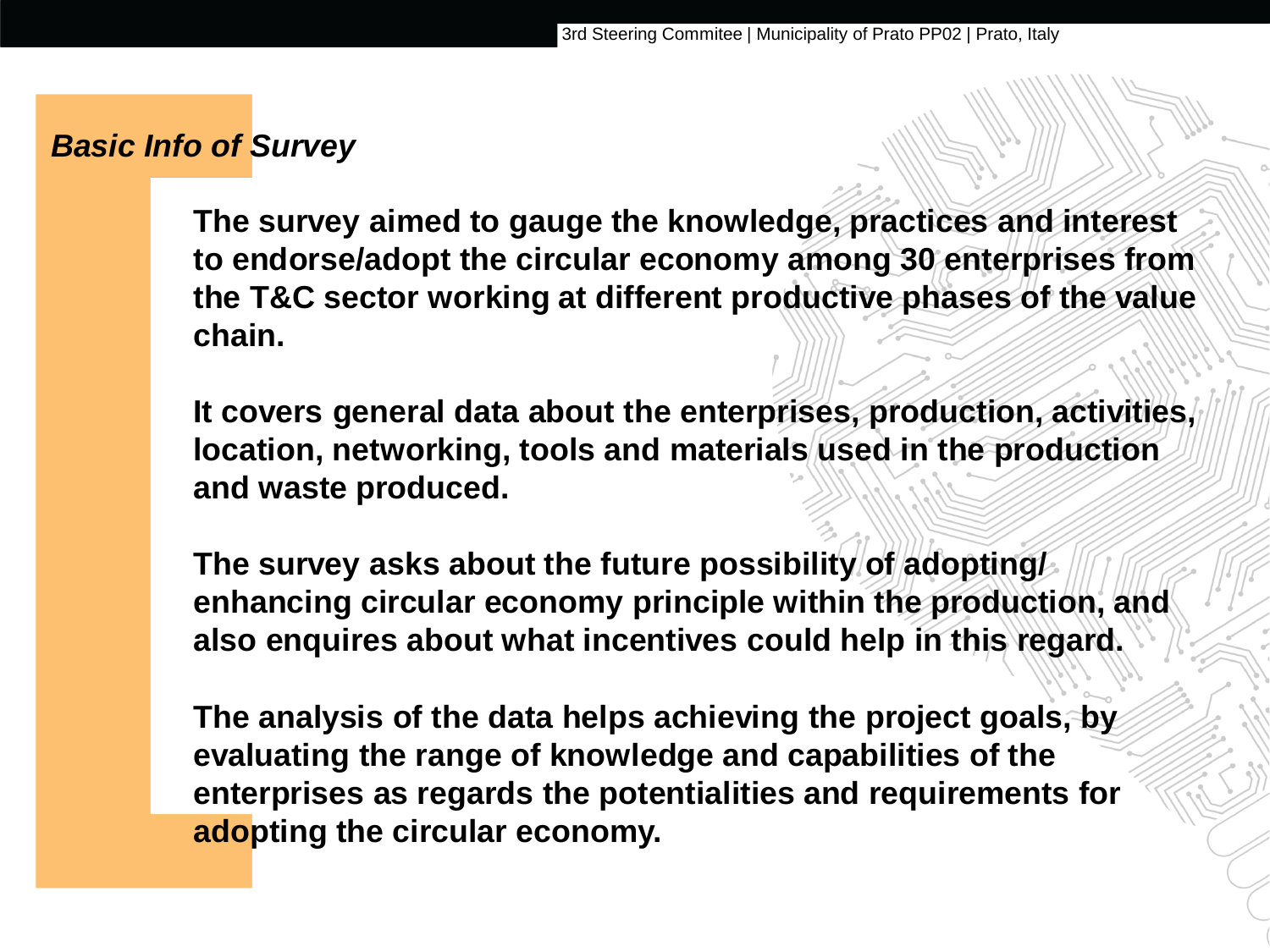#### *Location and Networking – Survey results*

**In this regard, the main outcomes of the survey are as follows:**

- **mostly owned space of establishment of the enterprise, which is is either a factory or a workshop or an office, ranging between 80 and 2000 sqm**
- **most firms are historical enterprise (established before the 2007-2008 crisis), very few are recent undertakings**
- **main advantages of the present location are: synergies and networking with other firms and suppliers / efficient distribution networks / promotional opportunities**
- **main disadvantages are: poor visibility, high operating costs non-optimal supply networks, lack of space**
- **most enterprise appreciate the advantages of their geographical location mostly in terms of access to technology, information and knowledge, finance, clients and promotion (in this order)**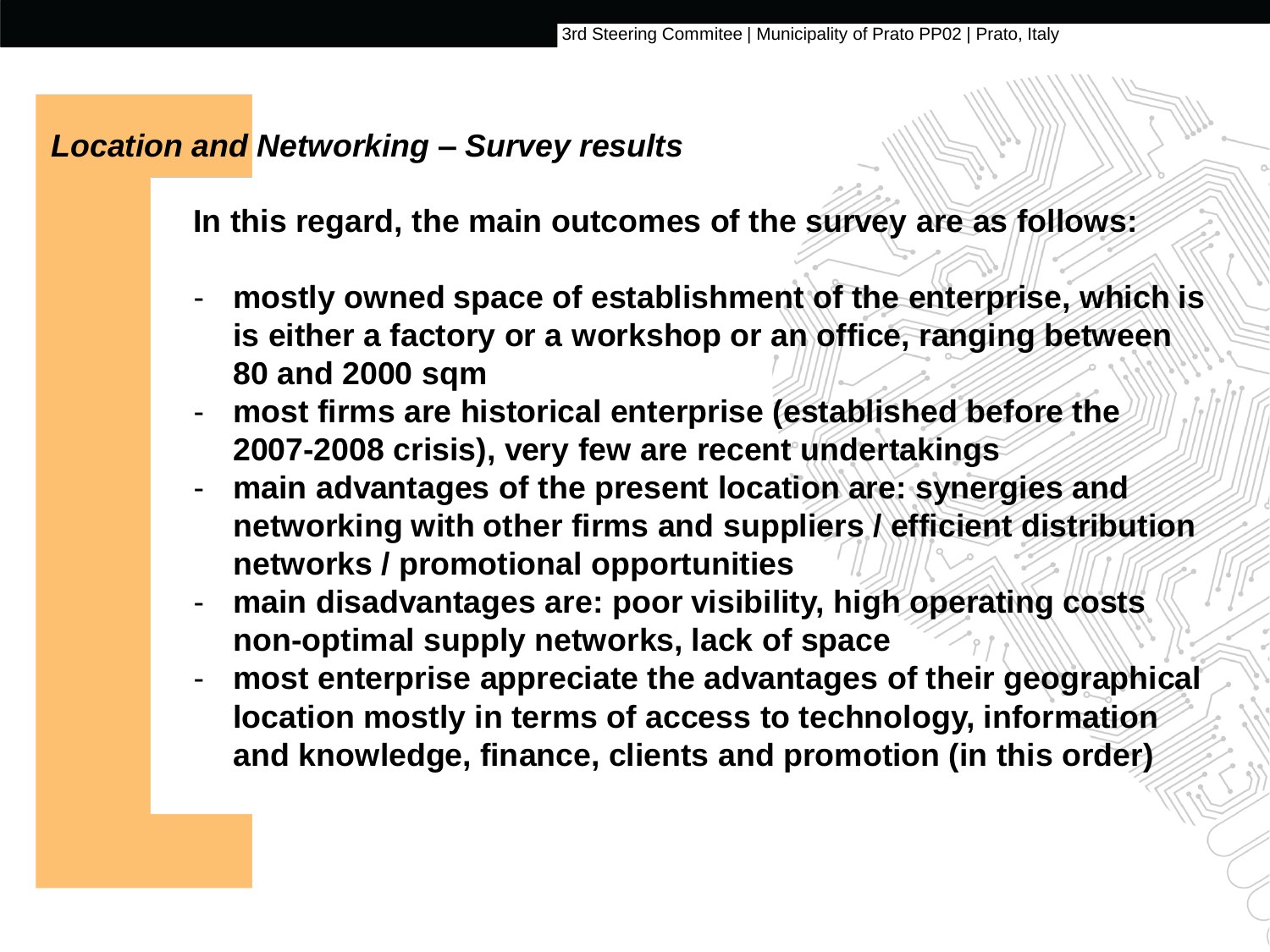#### *Value Chains and Circularity – Survey results (1/4)*

**In this regard, the main outcomes of the survey are as follows:**

- **most firms undertake the following productions phases: product development, purchase of raw material, yarns (mainly wool and cotton) textile production, warehousing, promotion and selling – distribution,**
- most firms work with other SMEs on the various stages of the **production process,**
- **some firms, in collaboration with the customer, develop new products by studying new processes, building ad hoc machines and taking care of their optimization,**
- research and testing is also part of the production process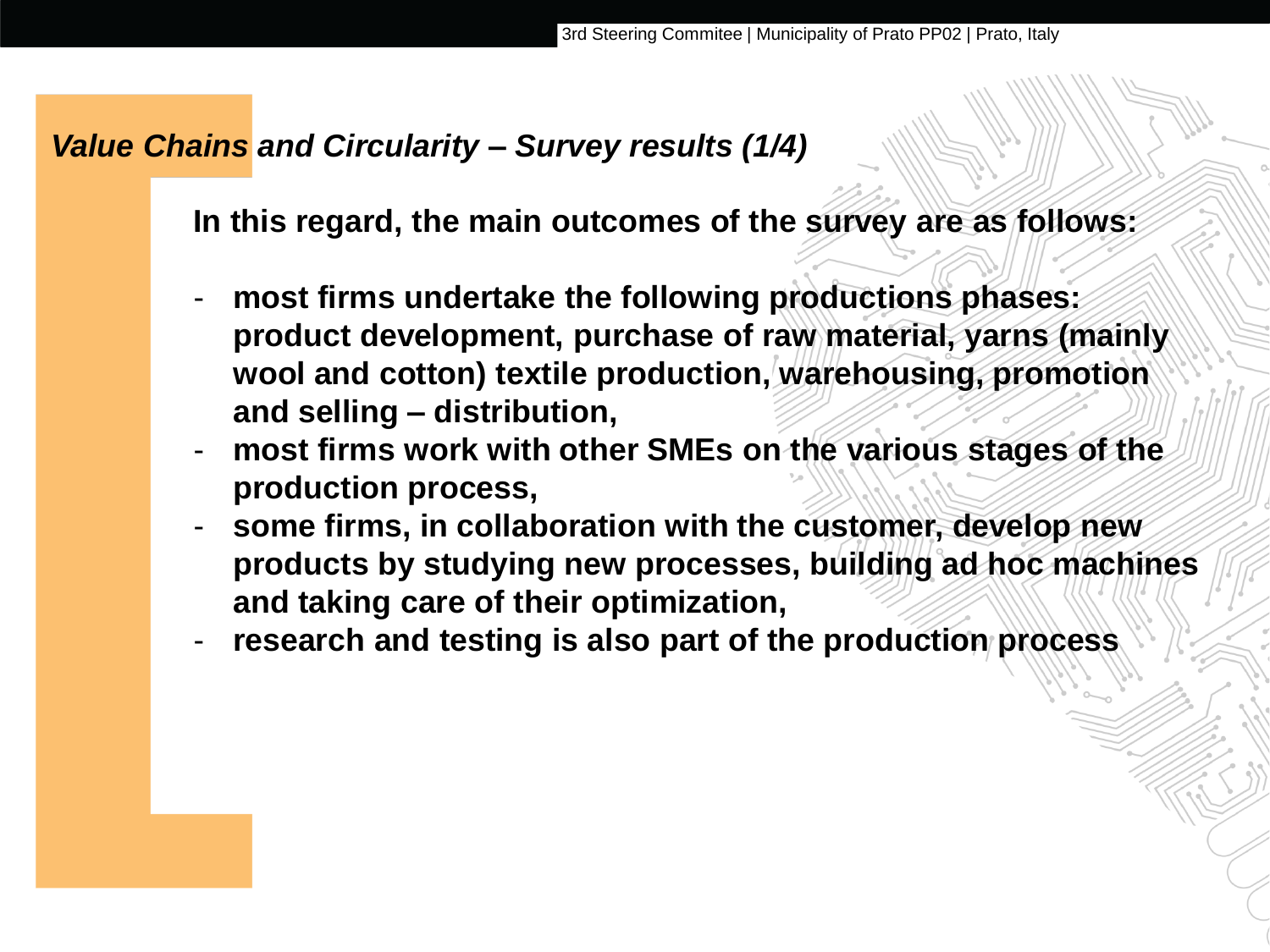## *Value Chains and Circularity – Survey results (2/4)*

- **the following are the most crucial professional activities for the SMEs:**
- **1) Textile and Clothing Designers,**
- **2) Suppliers/producers of raw materials (yarns and textiles),**
- **3) Textile technicians,**
- **4) Textile finishers,**
- **5) Sales and commercial agents**
- most firms (27/30) collaborate horizontally with other SMEs, at **the city level, mainly in:**
- **1) Joint participation in trade fairs, specialised marketplaces and promotional activities**
- **2) Collaboration in the phase of the material processing (like combing, washing)**
- **3) Collaboration in the phase of finishing (dyeing)**
- **4) Purchase of raw materials (yarns and textiles)**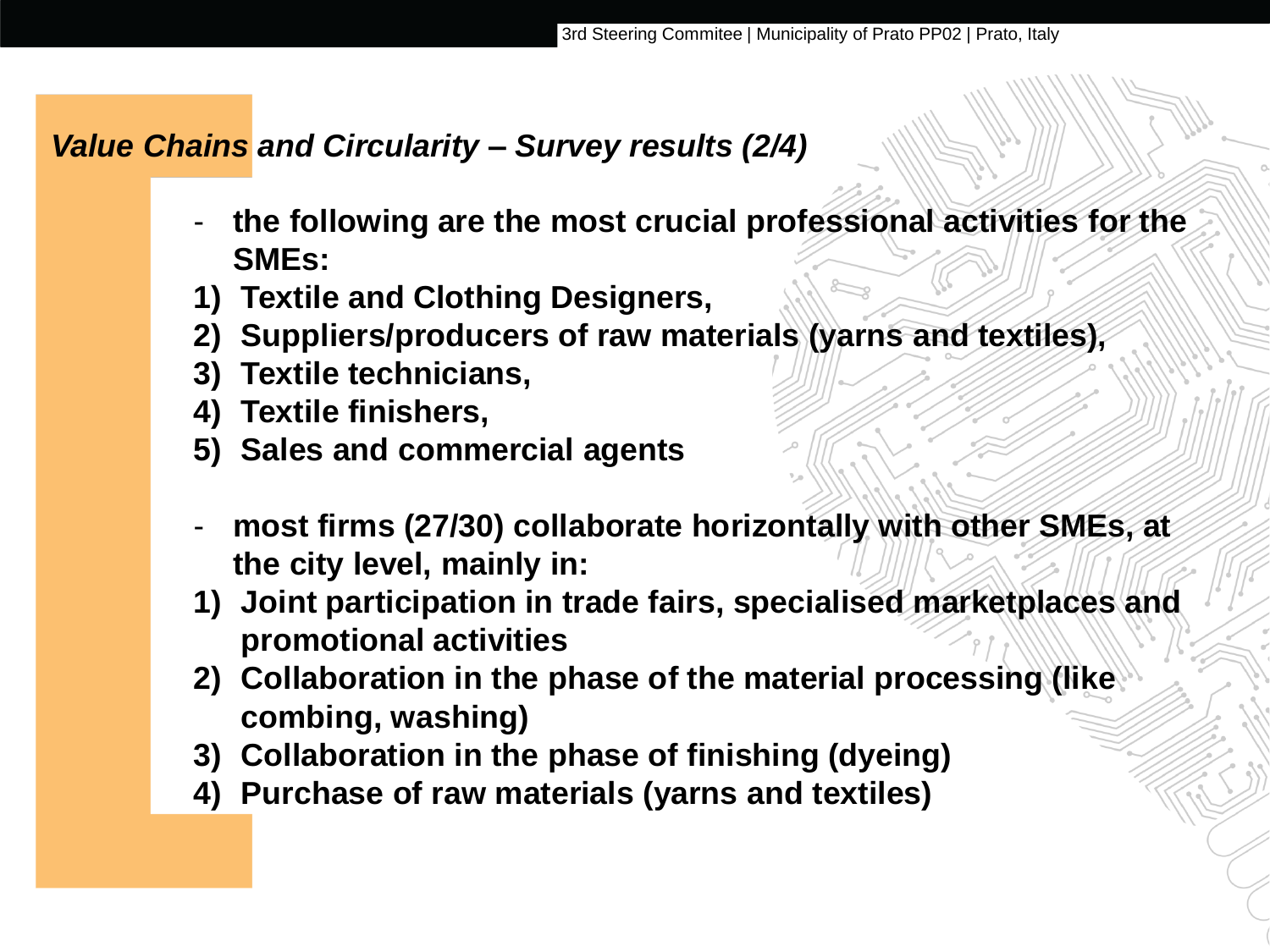#### *Value Chains and Circularity – Survey results (3/4)*

- **all participants would like to receive support for expanding their networks, in order to:**
- **1) opening to new markets and business opportunities**
- **2) discover new market opportunities**
- **3) discover new suppliers of raw materials**
- **4) maintain the same production levels throughout the year**
- **most assess the very important role of technology & digitalization at all production stages**
- **the following are the most used materials: Wool, Cotton, Polyester, Linen, Nylon or Acrylic**
- **and waste produced: Textile waste, Plastic, Paper / cardboard, Wood, Metal**
- **according to existing legislation, a special waste management company collects the waste from the companies**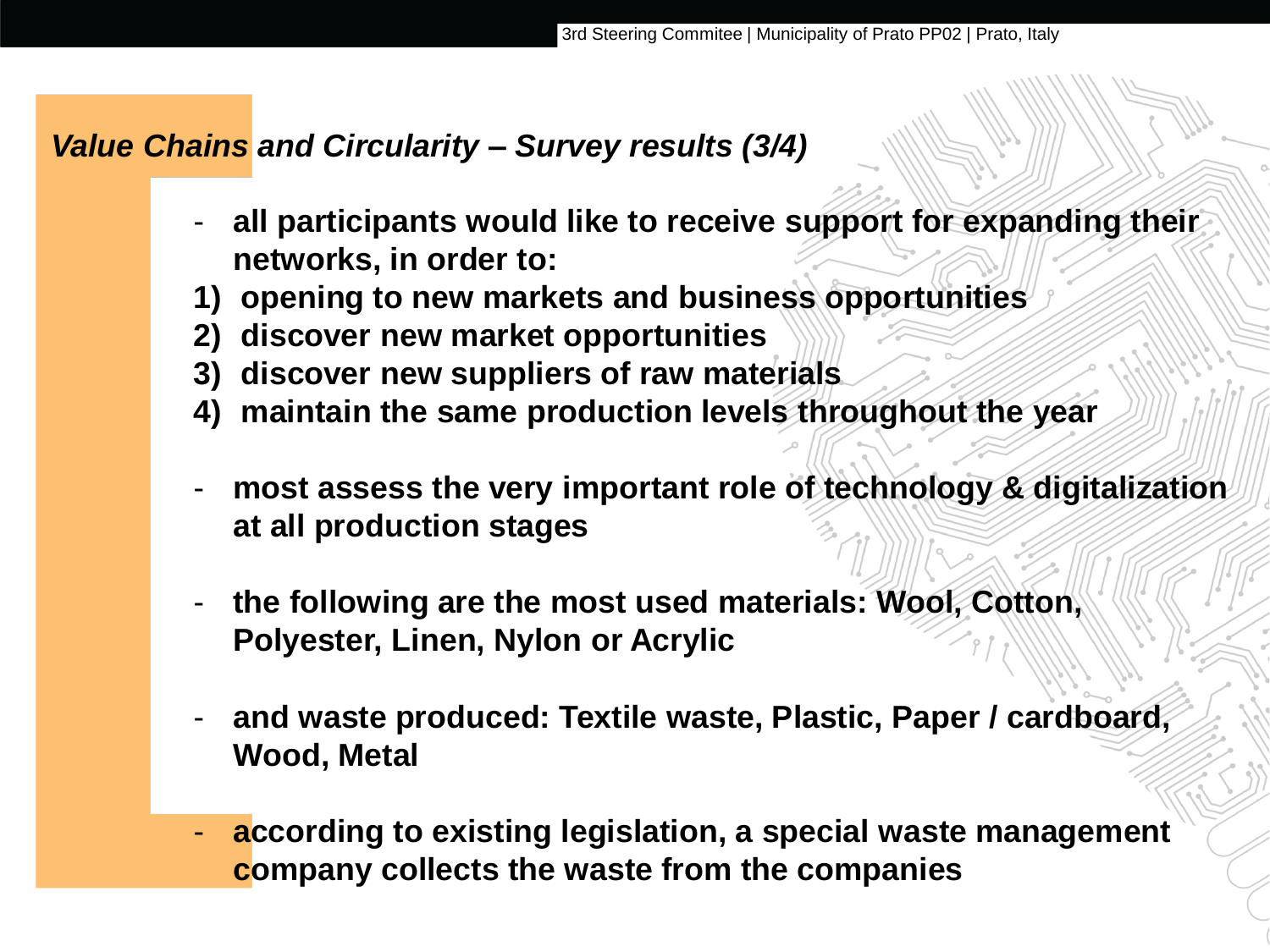#### *Value Chains and Circularity – Survey results (4/4)*

- **most firms (28/30) envision the possibility to embrace the circular economy principles, mainly through the following incentives (in this priority order):**
- **1) Financial support**
- **2) Networking with experienced firms**
- **3) Promotion of CE products**
- **4) Innovative equipment**
- **and by overcoming the following obstacles:**
- **1) Lack of knowledge/ expertise**
- **2) Lack of institutional support**
- **3) Operational difficulties during the transition**
- **4) Lack of interest for CE products from the consumers' side**